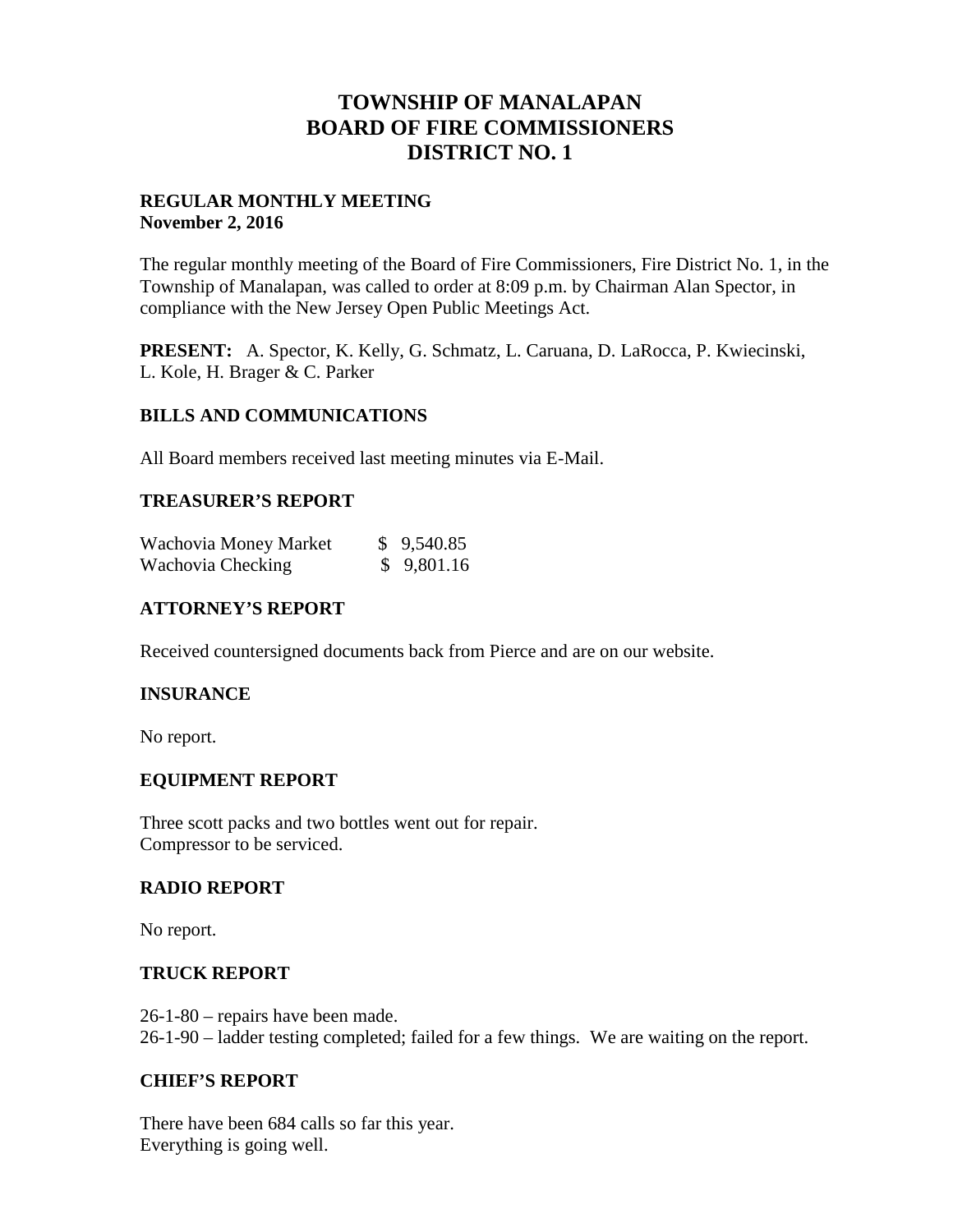## **ASSOCIATION REPORT**

Solicitations are coming in. There are three fire prevention events left.

#### **TRUSTEES' REPORT**

No report.

#### **OLD BUSINESS**

See attached.

#### **NEW BUSINESS**

Commissioner Schmatz made a motion to pay all vouchers; this was seconded by Commissioner LaRocca. All voted aye.

Commissioner Kelly made a motion to accept the 2017 meeting dates; this was seconded by Commissioner Spector. All voted aye.

Commissioner Kelly made a motion to hold our budget meeting on November  $16<sup>th</sup>$ ; this was seconded by Commissioner Spector. All voted aye.

Meeting opened to the public at 8:37 P.M.

A motion was made by Commissioner Spector to adjourn; it was seconded by Commissioner Kelly and all voted aye.

Meeting adjourned at 8:38 P.M.

Respectfully submitted, Kenneth Kelly, Clerk